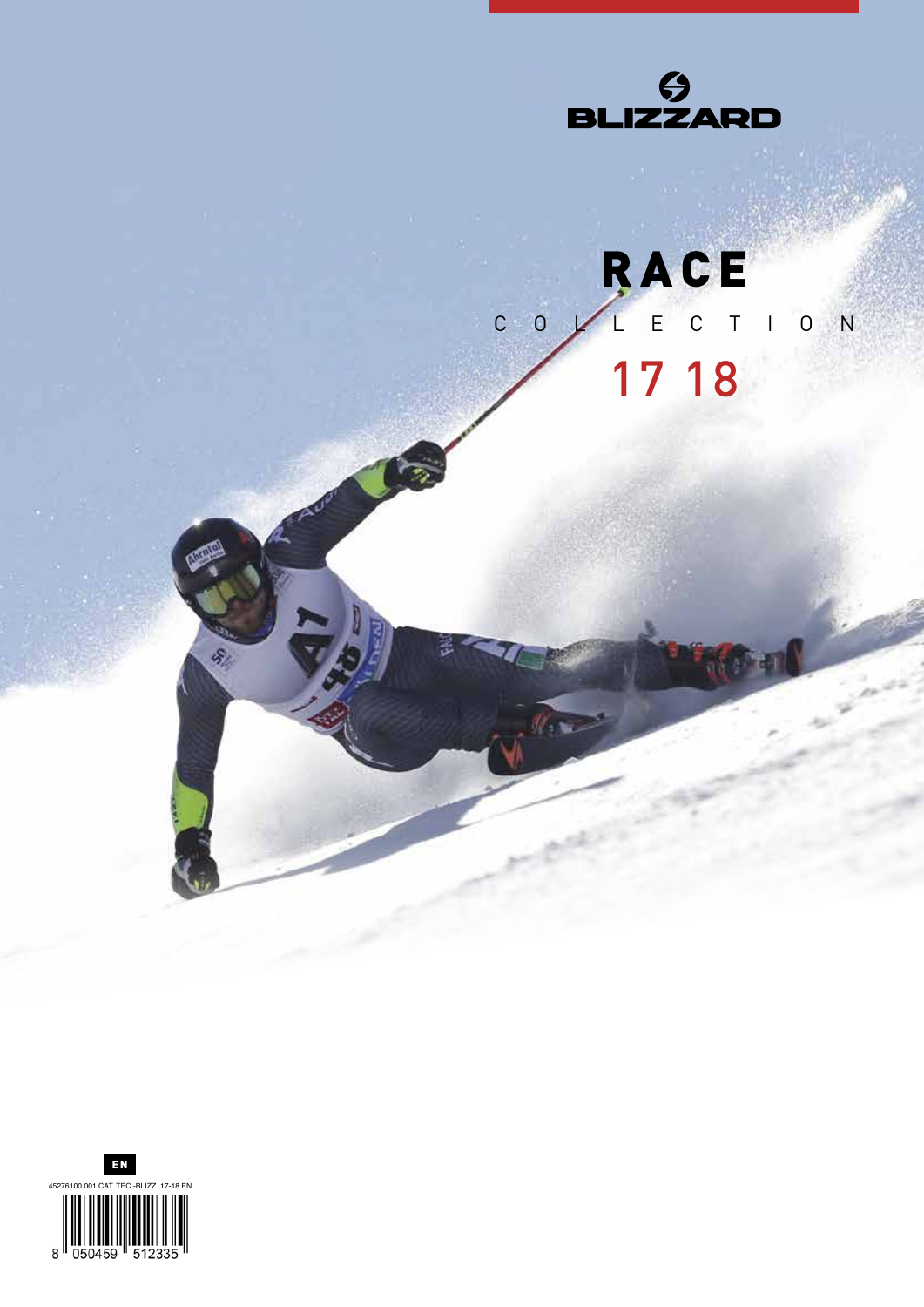

DH FIS-RACE DEPT SG FIS-RACE DEPT GS FIS-RACE DEPT Cod: 8A6003 00 001 Cod: 8A7004 00 001 Cod: 8A7006 00 001

# Cod: 8A7008 00 001 Cod: 8A6015 00 001



**Plate**: Marker WC Piston® Plate **Construction:** Sandwich Compound Sidewall; Wood, Titanium, FIS Racing Construction



RACE TIP PROFIL  $\mathbf{L}$ SIDEWALL

FULL CAMBER



SL FIS-RACE DEPT GS FIS-RACING

**Lengths:** 188-193 cm **Sidecut:** R&D **Radius:** >30; >30 m **Plate**: Marker WC Piston® Plate **Construction:** Sandwich Compound Sidewall; Wood, Titanium, FIS Racing Construction







**Lengths:** 212-218 cm **Sidecut:** R&D **Radius:** > 50 m **Plate**: Marker WC Piston® Plate **Construction:** Sandwich Compound Sidewall; Wood, Titanium, FIS Racing Construction



**Lengths:** 184-188 cm **Sidecut:** 102-65-87 mm (184 cm) **Radius:** >25; >27 m **Plate**: Marker WC Piston® Plate **Construction:** Sandwich Compound Sidewall; Wood, Titanium, FIS Racing Construction



**Lengths:** 156-165 cm **Sidecut:** R&D **Radius:** >13; >13 m **Plate**: Marker WC Piston® Plate **Construction:** Sandwich Compound Sidewall; Wood, Titanium, FIS Racing Construction

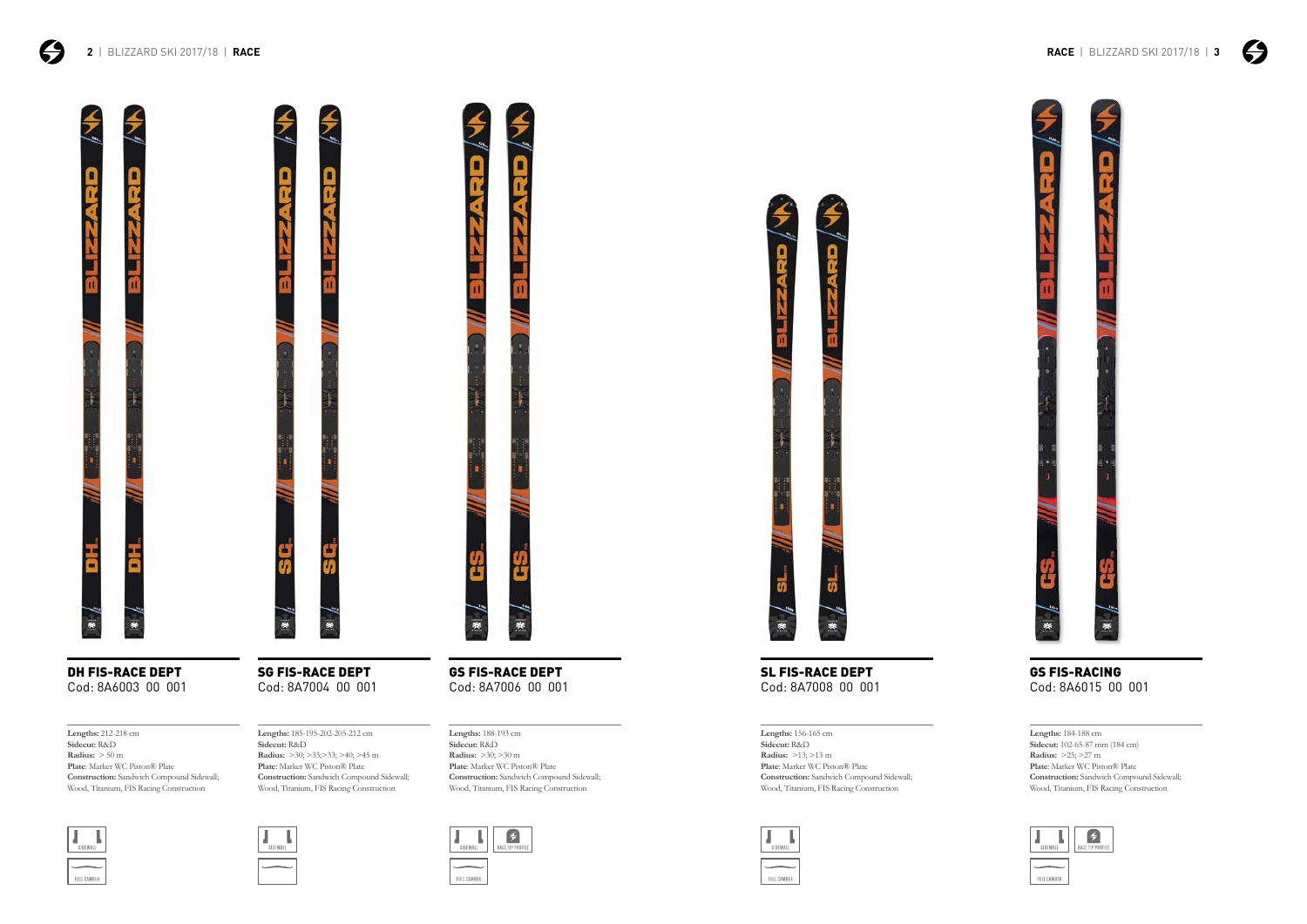$\boldsymbol{\Theta}$ 





SL FIS-RACING Cod: 8A7016 00 001

WRC RACING WC PISTON SRC RACING WC PISTON Cod: 8A6019 00 001 Cod: 8A7020 00 001

SL RACING

Cod: 8A6031 00 001

**Lengths:** 170-177-184 cm **Sidecut:** 103,5-65-88,5 mm (177 cm) **Radius:** >17; >23; >25 m **Plate:** Marker WC Piston® Plate **Construction:** Sandwich Compound Sidewall; Wood, Titanium



**Lengths:** 156-165 cm **Sidecut:** 116,5-65-101,5 mm (165 cm) **Radius:** >13 m; >13 m **Plate:** Marker WC Piston® Plate **Construction:** Sandwich Compound Sidewall, Wood, Titanium, FIS Racing Construction



**Lengths:** 150 cm

**Sidecut:** 113-65-98 mm (150 cm)





**Lengths:** 156-160-165-170-175 cm **Sidecut:** 121-70-106 mm (165 cm) **Radius:** 11;12;13;13,5;14 m **Plate:** Marker WC Piston® Plate **Construction:** Sandwich Compound Sidewall, Wood, Titanium, Racing Construction



**Lengths:** 172-176-182-186 cm **Sidecut:** 115-71-100 mm (182 cm) **Radius:** 18;19;20;21 m **Plate:** Marker WC Piston® Plate **Construction:** Sandwich Compound Sidewall, Wood, Titanium, Racing Construction









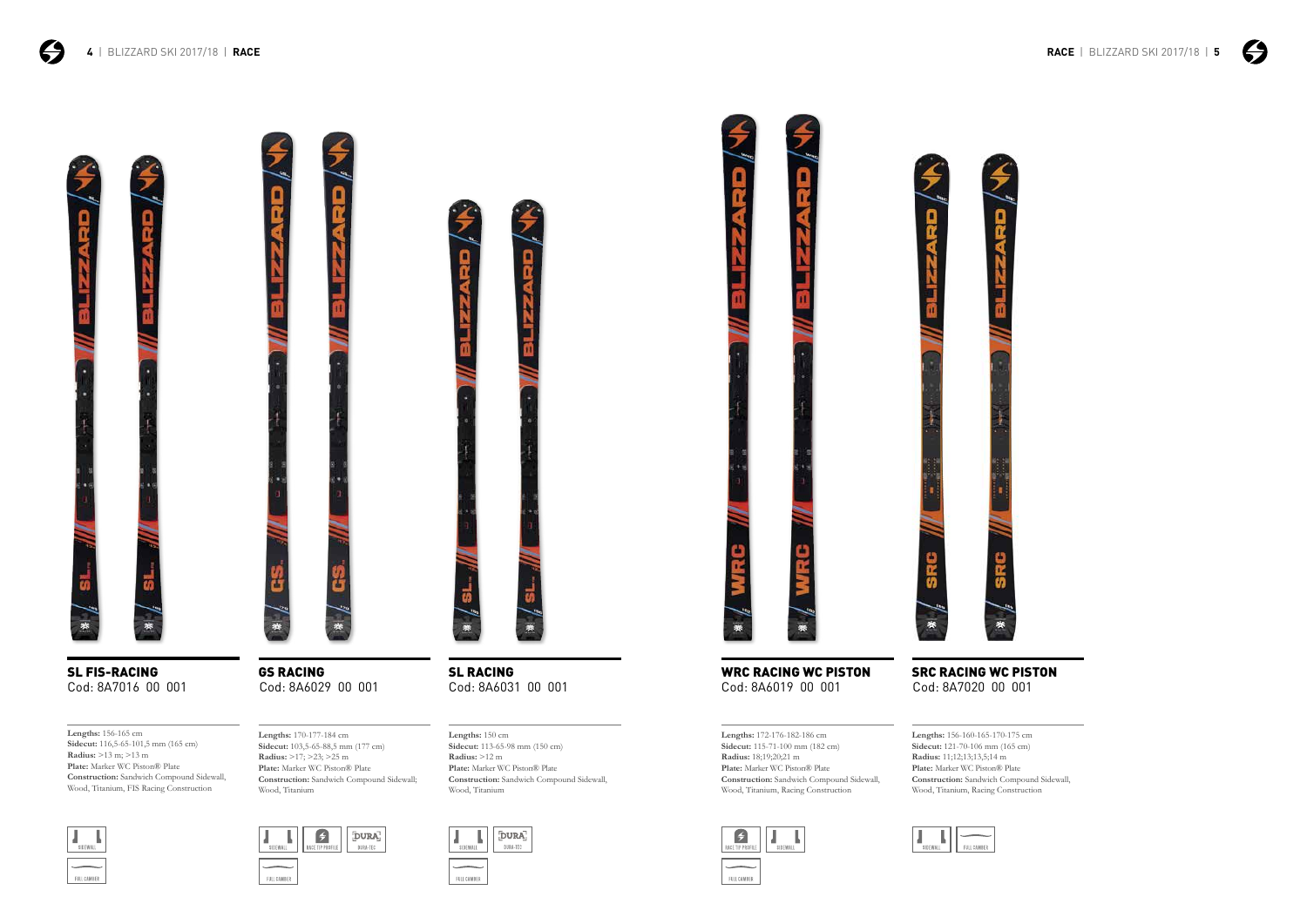$\boldsymbol{\Theta}$ 



GS JR RACING Cod: 8A6033 00 001



SL JR RACING Cod: 8A6035 00 001

### MARKER INLINE RACE



SINGLE SKI BAG

Cod: 87608700 002

Color: black



DUFFEL BACKPACK 70 Cod: 42238200 775

Capacity: 85 Lt Color: black/grey







RACE XCELL 24 Cod: 8C5028 00 001

RACE XCELL 12 Cod: 8C4029 00 001 Cod: 8C5032 00 001

RACE XCELL 16



RACE 8 Cod: 8C5036 00 001

RACE XCELL 18 Cod: 8C5030 00 001 RACE 10 Cod: 8C5034 00 001 RACE 10 TCX Cod: 8C7036 00 001

RACE XCELL HELL DEMO PLATE Cod: 8B7010 00 001



UNIVERSAL RACING TOUNING KIT Cod: 83924H 00 001

**Lengths:** 135-142-149-156-163-170 cm **Sidecut:** 105-65-90 mm (163 cm) **Radius:** >14; >14; >14; >17; >17; >17 m **Plate:** Junior Racing Plate **Construction:** Sandwich Compound Sidewall; Wood, Titanium, Racing Construction



**Lengths:** 122-129-136-143-150 cm **Sidecut:** 109-64-94 mm (136 cm) **Radius:** >9; >9; >10; >10; >12 m **Plate:** Junior Racing Plate **Construction:** Sandwich Compound Sidewall, Wood, Titanium, Racing Construction